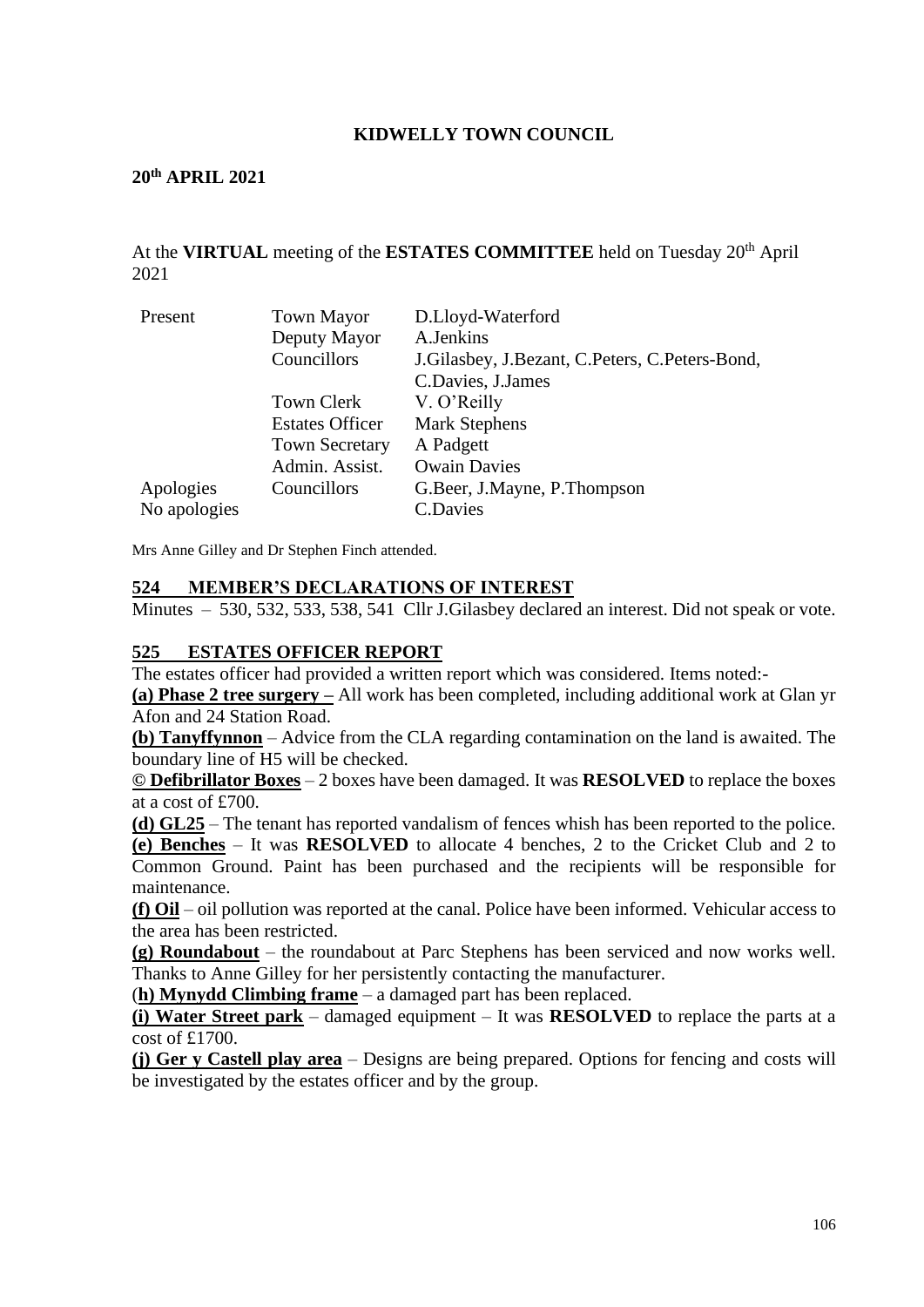# **Matters arising from the Estates Committee Meeting of 9 th March 2021**

# **526 CEMETERY**

Phase 1 - The new fence along Ferry Road has been completed. Some of the steeper slabs on the pathway will be removed and reset at a lower level extension of the pathway and will be replaced by non-slip resin composite. The picket fence around a grave will be removed.

## **527 REGISTRATION OF LAND AT MYNYDD PLAY AREA**

The council solicitor has indicated that the unregistered area of land cannot be claimed by the town council as proof of use has not been proven. The asset transfer documents will be scrutinised to determine whether possessory title of this area was included in the transaction.

## **528 H19 H15 A12- RENT REVIEW – "***in camera"*

A valuation has been determined and disputed by the leasees. The matter has been referred to arbitration.

## **529 ANIMAL HOUSING ON GL20**

The estates officer had previously carried out a site visit and prepared a report addressing the issues arising from housing pigs on the land. It was noted that retrospective planning will be needed to formalise the buildings already erected. Planning will be required for the additional building requested. The tenant had responded stating that he was awaiting a planning opinion. The matter was deferred until further information has been received and the tenant's response has been considered.

## **530 HISTORY SHED EXPERIENCE**

A site topographical survey has been provided. A block plan showing building locations has been supplied. Surveys required for planning are being prepared and then the application will be submitted.

# **531 SKATE BOARD PARK**

A request for a skate board park has been received. It was previously **RESOLVED**, in principal, to support the project. It had been noted that there is money in the budget for parks development which could be used, in part, for match funding provided that an officially constituted group of skate park users be formed to manage the project and work with the council. The estates officer has meet with those involved and identified land that could be used – play areas at Water Street and Ger y Gwendraeth. Members had been informed that residents of Ger y Gwendraeth had objections to use of land near their homes. Two further sites are possible and will be considered, the rear of the Gwenllian Centre and part of Parc Stephens.

## **532 BRIDLEWAY TRANSFER – YSGOL GWENLLIAN DEVELOPMENT**

The county council wishes to add the footprint of part of the bridleway (11/31a) to the school development site. Planning permission for the new school will not be approved unless this is done for ecological reasons.

It was **RESOLVED** to enter into a 15 year lease with the county council whereby the bridleway section will be maintained by them. A county maintenance plan for the paths, pond and bridges on CCC land adjacent to the canal should be included in the lease.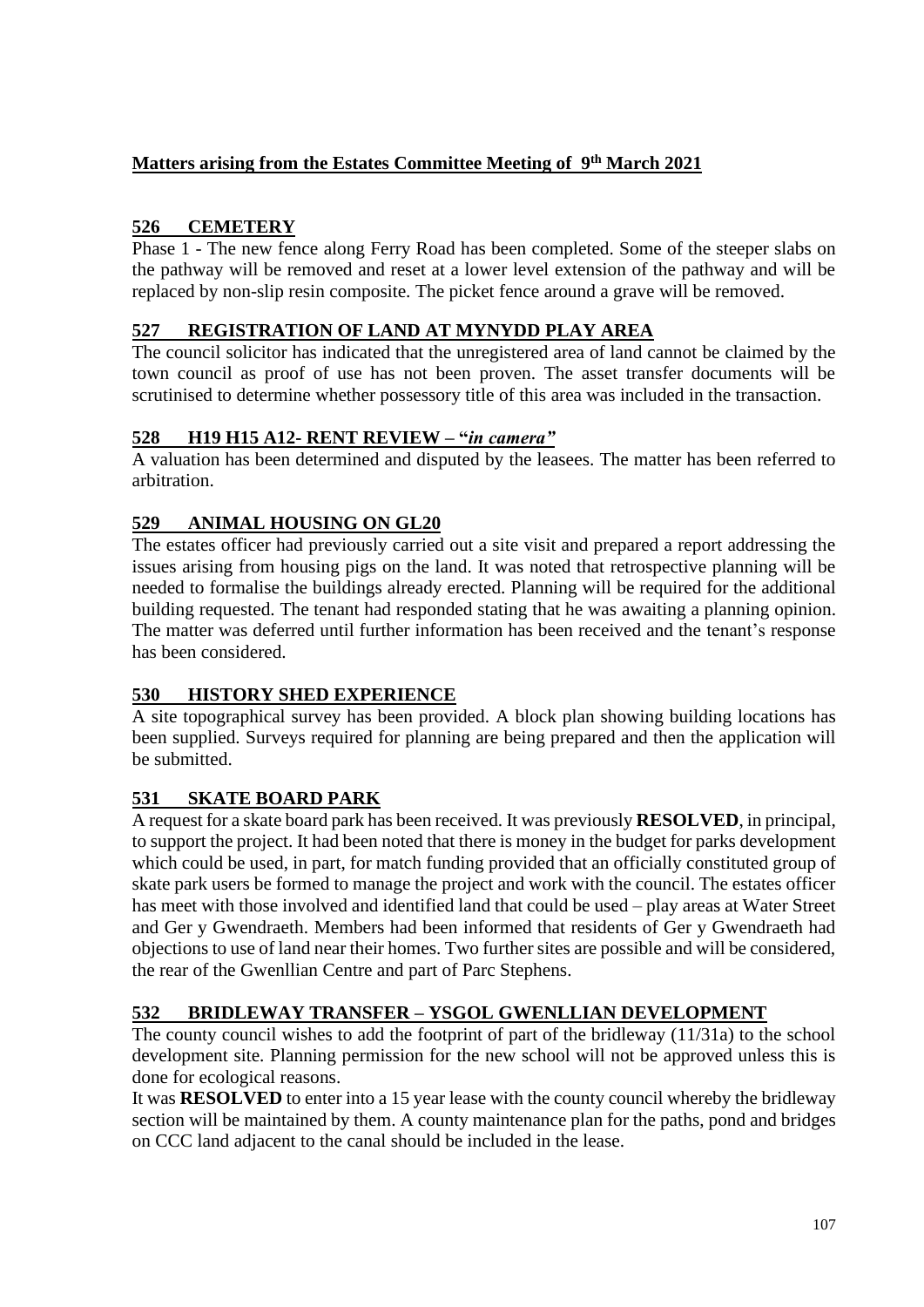# **533 CARNIVAL AT GLAN YR AFON**

CCC has agreed that the carnival can use the county car park. The Welfare Committee has requested permission to install a container for storage near that site. However, there are 3 small areas of land at Glan yr Afon which are not registered. It was **RESOLVED** that the town council apply for adverse possession of these plots.

## **534 CASTLE LIGHTING**

CADW requires a work method and risk assessment to be prepared and a contract to be signed before work to renew the castle lights can commence. They also would prefer a separate electricity meter to be installed. The old lights have been removed. The boxes will be removed for maintenance when a risk assessment has been completed.

## **535 HOUSE AT 24 STATION ROAD**

In 1997 the house was valued at £12k, current valuation in its present state is £130k, an increase of 980%. Assuming refurbishment costs of £30k and a rent of £700 per month, the refurbishment costs would be recouped in 3-4 years. The asset would also have been retained and increased in value. This matter will be deferred until after lockdown. Site visits will be arranged. The utility bills have been reassigned to the council.

## **536 TOWN CLOCK**

Due to the cramped space in the tower and the dampness, the engineer would have to dismantle the clock and remove it for repairs to the factory. Cost - £8,894. An alternative long term solution would be to electrify the mechanism at a cost of £7886 plus electricity connection charges. As the clock is housed in the church steeple, permission from the church authorities will be needed. Grant funding is not available.

## **537 AGRICULTURAL TENDERS**

It was **RESOLVED** to increase the rent by 5% on the following tenancies at GL23 and GL24 and offer the land for a rental period of 1 year. This will allow a rent review to be undertaken.

## **538 GLAMPING PERMISSION AT GL12**

A request to put glamping pods at Penygroes, Mynydd y Garreg, on council (tenanted) land has been submitted and looked on favourably. A plan of pod locations and access areas has been supplied. It was noted that the tenancy agreement is not in the name of the applicants. The C.L.A. has advised on the issues. It was **RESOLVED**, in principle, to allow the pod development, providing planning approval is given and a new tenancy agreement is drawn up.

## **539 FLORAL ARRANGEMENTS**

The floral group, Councillors J.Gilasbey, D.Lloyd-Waterford and J.Bezant will continue as previously and work with volunteers, the Gardening Club and Allotment Association. Councillor C.Peters will manage the Mynydd y Garreg boxes. Additional areas for planting will be considered. The estates officer and contractor have purchased requirements for the hanging baskets. The flowers will be planted by the end of the week.